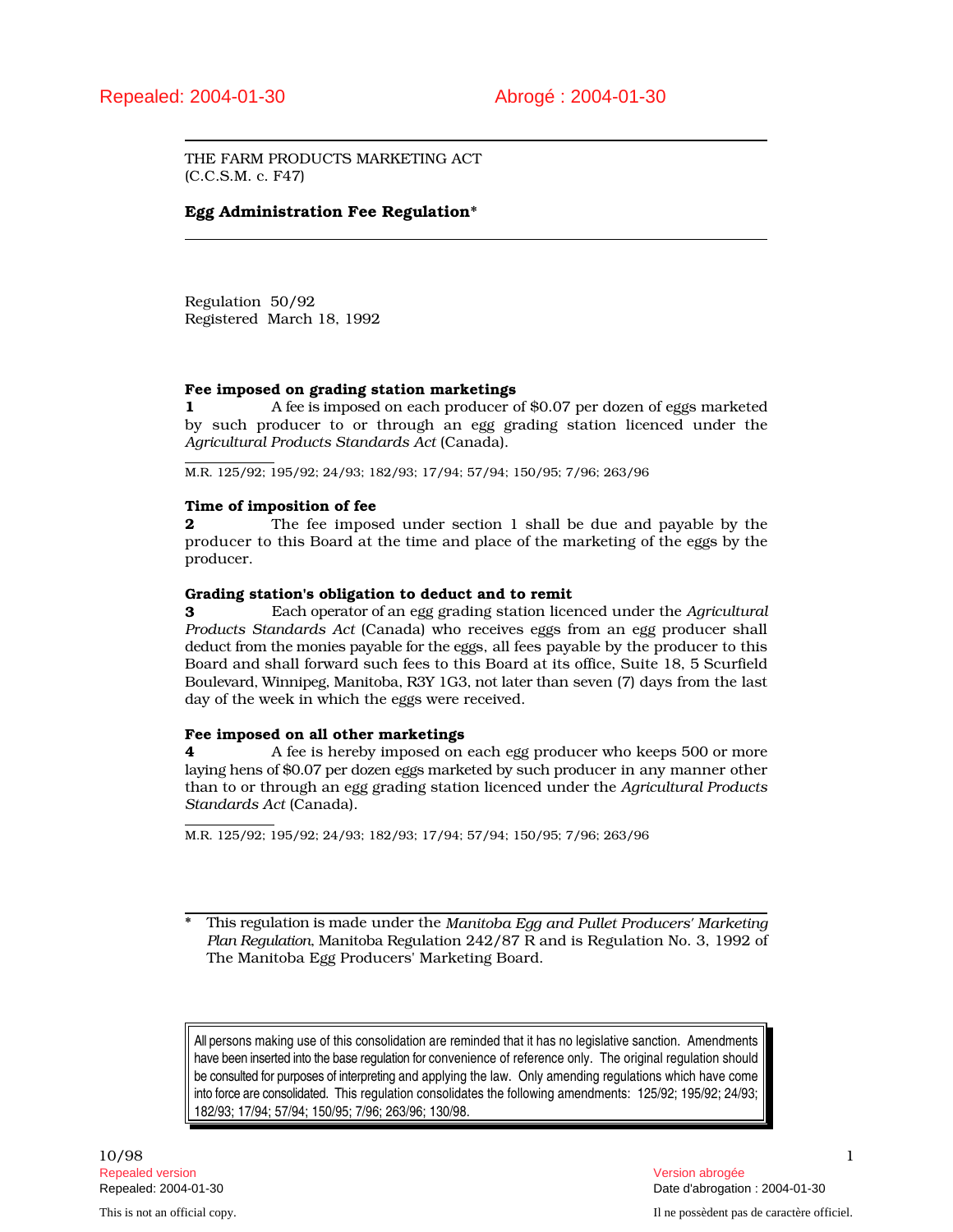# Producer's obligation to remit

**5** Each egg producer shall pay to this Board at its office, Suite 18, 5 Scurfield Boulevard, Winnipeg, Manitoba, R3Y 1G3, all fees imposed on him under this regulation that were not deducted and forwarded to this Board by the person who rece ived the eggs from the producer, in respect of eggs marketed by him in any week, not later than seven (7) days from the last day of the week in which such eggs were marketed.

#### Refund of fees

6 **In the event the fees paid by a registered producer during a fiscal year** of the Board pursuant to this Regulation exceed an amount equal to the licence fees payable by that producer pursuant to the *Egg Producer Registration and Licence Fee Regulation*, the Board may refund a portion of the fees paid by that producer under this Regulation in an amount not to exceed such difference.

#### Non-application

7 This regulation does not apply to eggs which are produced by

(a) the University of Manitoba and consumed on the Campus of the University of Manitoba;

(b) the Rockwood Institution and consumed by the employees and inmates of the Rockwood Institution or Stony Mountain Penitentiary on the site of such Institution or Penitentiary.

#### Other non-application

8(1) This regulation is subject to the provisions of subsection 28(2) of Part I of the Plan which reads as follows:

"This regulation does not apply to eggs produced and sold or used by the producer of such eggs for hatching purposes."

M.R. 130/98

8(2) This regulation does not apply to eggs produced by a registered producer pursuant to a laying hen permit issued by the Board and sold to the Board by such permit holder for marketing by the Board for use in processing.

R.M. 130/98